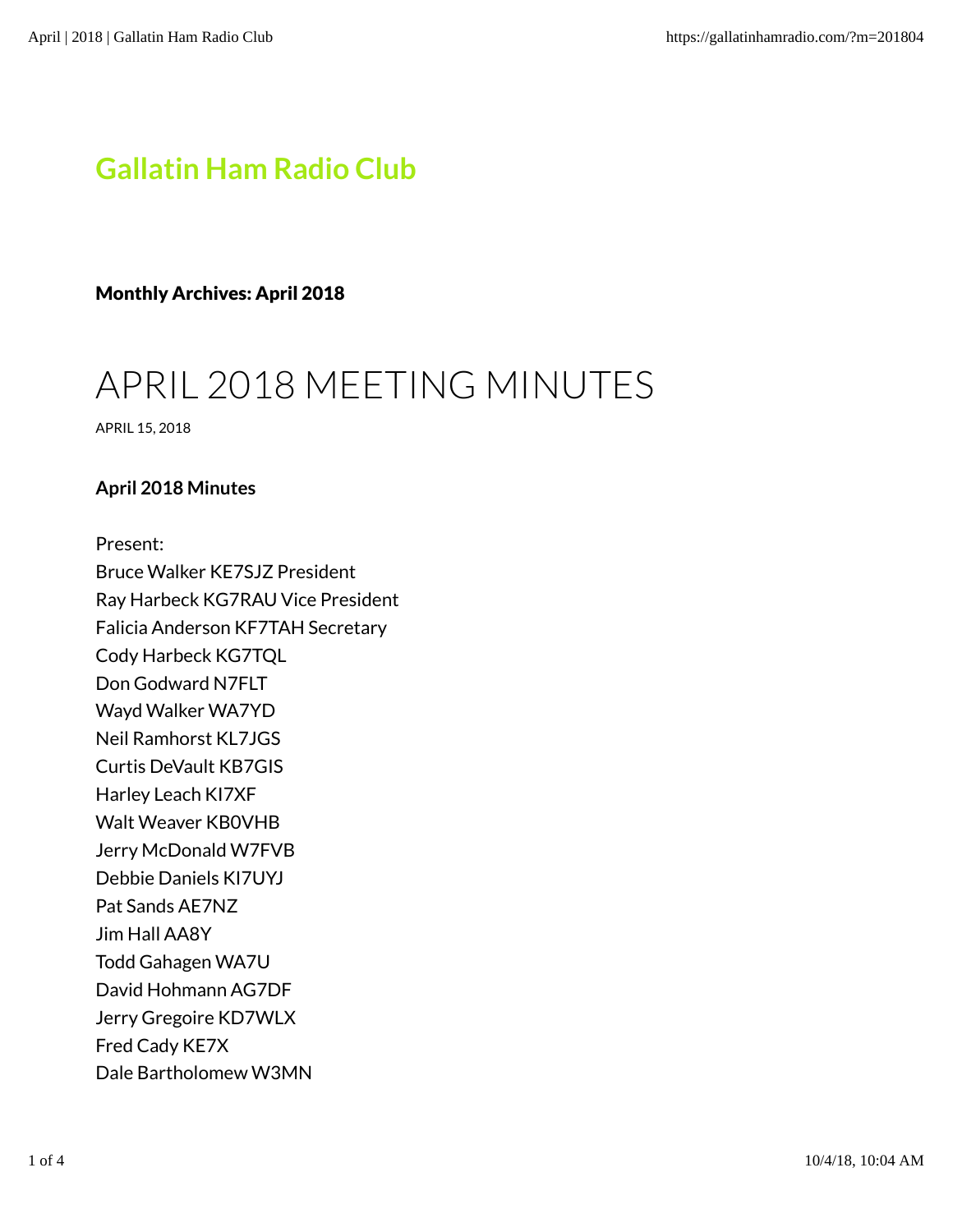Glenn Bradbury AG7MH Gary Gramer KI7QVZ Jim Danielson KI7UYI Larry Hayden KF7L James Burk KG7OMB

Call to Order: Bruce Walker KE7SJZ called the meeting to order @6:58 PM. Followed by introductions

Minutes: Accepted

Treasurer's report: Beginning Balance of \$1,651.45; collected \$155 in dues; Ending balance of \$1,806.45

Ham test: Harley Leach KI7XF- Went good, everyone passed

ERA: Bridger Building; there has been a few bumps but it's going good. The new building must be done by August 1st

SAR: Don Godward N7FLT: Searches have been mostly "leaving the last guy behind", stuck atvs and a missing child found in the kitchen cabinet. Other than it's been mostly quiet

88 Net: Wayd Walker WA7YD- Same, its moving along

Foxhunt: Harley Leach KI7XF-Would like to have some as soon as the snow melts HF: Don Godward N7FLT- "Stunk"

MSU Ham;

Club:

Class:

# Old Business:

• Gardiner/Livingston/Paradise Valley repeater: It's a go! All that needs to be done is the lease put together and signed

• Website Updates: David Hohmann AG7DF-The web site had a bad bug, everything is good now. Continuing with updates and changes. Looking into getting a Facebook account for GHRC. If there is anyone interested in being administrator or an editor please let David know.

- HOA Bill:
- 2018 Dues are due (information on the bottom of the page)

o MRLA dues are needed to keep it up and running

# New Business:

• ARRL-Technicians may have more access to HF frequencies

History of Ham license-still to be passed-Great YouTube video on the subject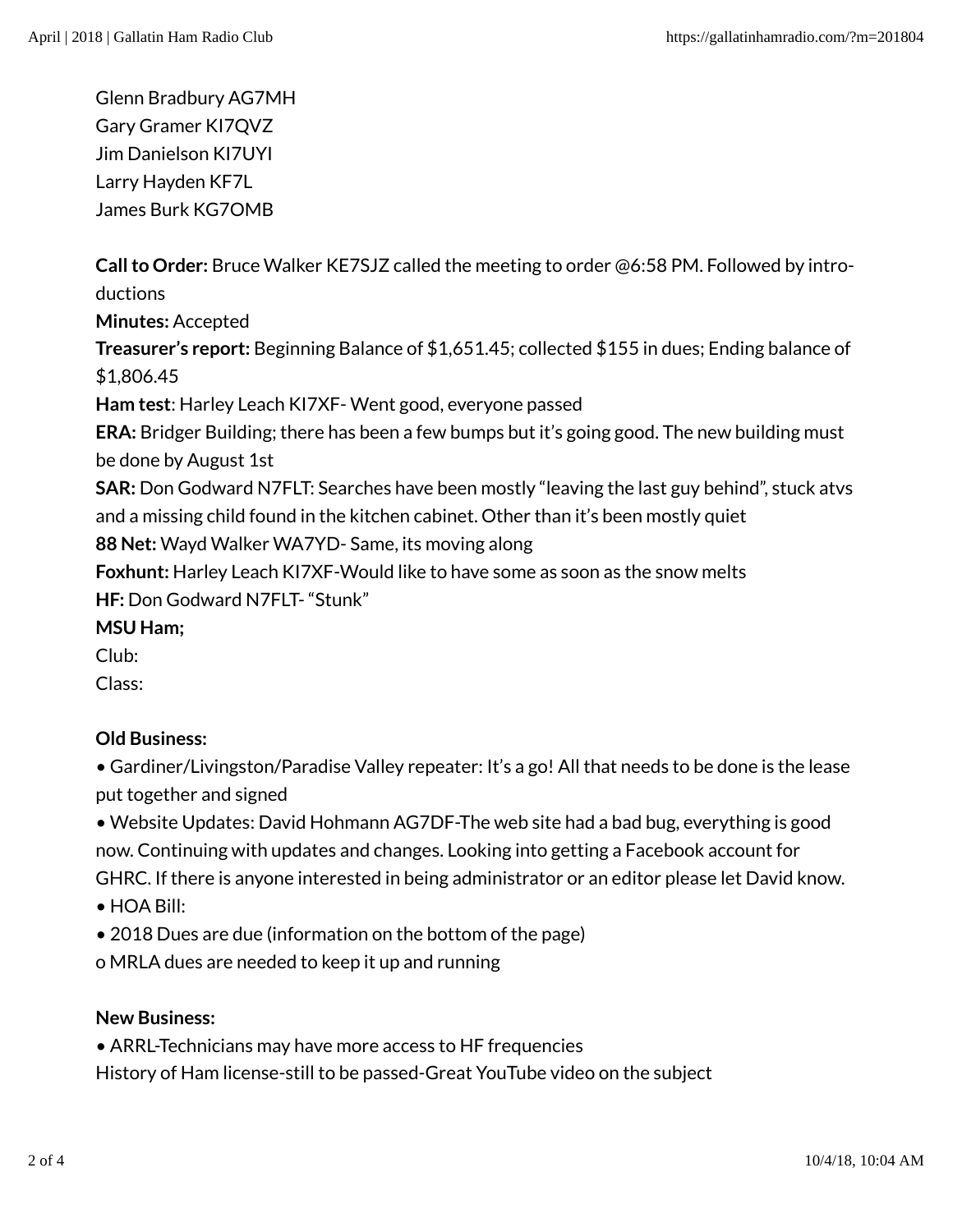• Flex Radio- Bruce Walker KE7SJZ, the lady never responded

• Field Day-Dale Heidner W7NAV will host but is asking GHRC to prepare everything for the event. This includes mowing, tent set up, etc.

• Ham Fest- Ray Harbeck KG7RAU; September 15, 2018. We will be hooking up with the Church of Latter Day Saints

## Announcements/Reminders:

- Cobi Leo, XYL to Bob Leo W7LR, recently passed away. We offer our Condolences to Bob
- April 21-Glacier Swap
- Fred Cady KE7X
- o Ham Radio Pod Cast about Elecraft Radios
- o Fred needs help with putting a book together about being a successful ham operator
- 7QP-7th area QSO Party; May 5th

• Bruce Walker KE7SJZ President and Ray Harbeck KG7RAU Vice President will both be absent from the meeting in May. We will need someone to lead the meeting

Meeting Adjourned @ 7:43 PM

Presentation:

Minutes respectfully submitted by Falicia Anderson KF7TAH

#### W7ED Club Information:

Gallatin Ham Radio Club address: GHRC, PO Box 4381, Bozeman, MT, 59772 W7ED Website: gallatinhamradio.com Facebook: Montana Ham Radio Email group (yahoo group)/Reflector: w7ed@yahoo.com

#### Yearly Due Information:

-GHRC Dues; \$10 for student, \$20 for single member, \$25 for family. Please give check or cash to

Eric Anderson AC7V GHRC Treasurer, there is no PayPal account at this time

– ERA Dues; Suggested annual \$30, can be paid online with PayPal or given to Ray Harbeck KG7RAU ERA President

-MRLA Dues; can be paid to Harley Leach KI7XF